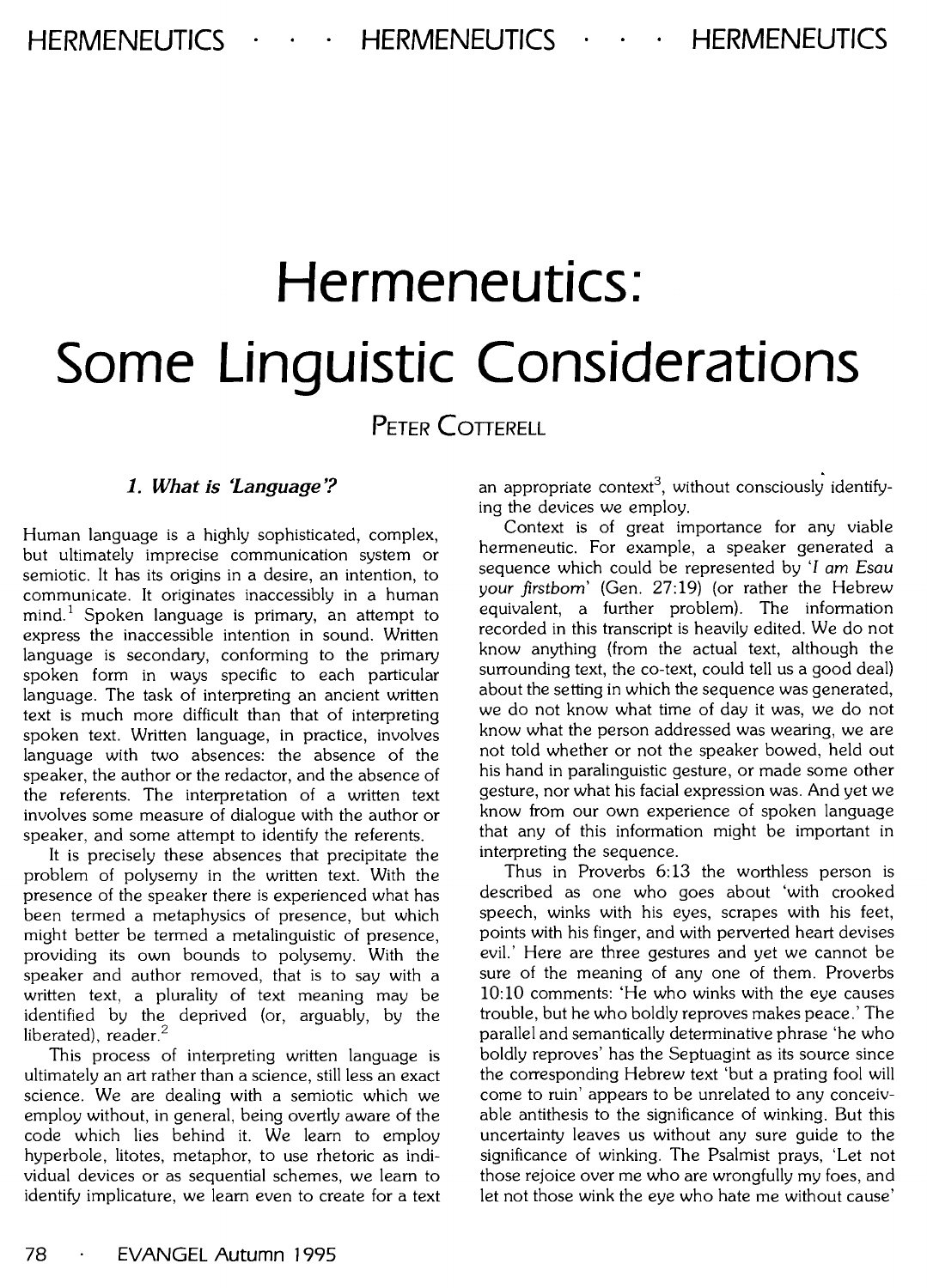(Psalm 35: 19). In contrast to the significance of contemporary western gesture winking in the Old Testament culture was never mere facetiousness: winking is 'always associated with  $\sin$ '.<sup>4</sup>

Not only are we without information on gesture in the Jacob text, but we also lack information regarding the intonation pattern employed for the sequence, the medial *loudness* of the speech, the pitch of the speaker's voice or the place of stress within the sequence. This is, of course, typical of written text, typical of the two absences, of speaker and of referent.

We may go further: although the import of the sequence is quite clear, that the name of the speaker is Esau, in fact we know (either from general knowledge or from reading the co-text), that his name was not Esau. We conclude, then, that the meaning of a sequence is not merely some kind of summation of the meanings of the constituent elements which comprise the sequence. We need also to know the co-text, the total text of which the sequence is a part. That in turn requires that we identify the boundaries of the text, those limits within which we may expect to locate the clues which might serve to resolve our inescapable exegetical uncertainties, before proceeding to an analysis of any part of it. In the present example, expanding the analysis of the text into its immediate co-text shows that the speaker's name was Jacob, and that he was presenting himself to his father as Esau, his elder brother.

We are confronted here by the essential difference between a *sentence* and an *utterance,* a useful distinction which will generally be maintained in this article. A sentence has no immediate co-text. The *sentence*  rendered as *I am Esau* your *firstborn* does mean what it appears to mean: that the speaker is someone's firstborn son and is named Esau. The sentence may be generated by a speaker or may be written down, but there is no co-text which could bring into question the information being communicated within the limits of that sentence. An utterance has both context and cotext, and the meaning of an utterance must be determined in the light of text, co-text and context. The possible range of meanings and the probable meaning of an ancient utterance may be ascertained through dictionary, grammar, thesaurus, lexicon, context, cotext, encyclopaedia, history, geography, and a knowledge of linguistics and especially of socio-linguistics and discourse structure.

Perhaps it should be added, here, that this complex view of the process of the interpretation of a text is very different from Schleiermacher's concept of a *psychological* absorption into the text. We are now reasonably confident that because of our pre-reading of texts an objective and existential re-creation of any ancient context is denied to us. However, this does not deny to

us the attempt *objectively* to re-create that context, without attempting *existentially* to experience it.

## *2. What is 'Meaning'?*

Semantics subsumes a subsidiary science concerned with text-meaning. In normal usage it would be expected that we could ask what the meaning of a text was, and expect to find a generally acceptable answer. A little thought will show that this is an assumption, and that in some literary forms there is explicitly nothing corresponding to a text-meaning. Anthony Thiselton (I think uniquely) has drawn attention to the Zen *koan,* a text-form which observes the usual grammatical and linguistic regularities but which explicitly has no textmeaning (New *Horizons* in *Hermeneutics,* Harper Collins, 1992, 119). The *koan* may be an apparently normal text, 'Who is it that recites the name of the Buddha?' or it may be an apparently nonsensical but grammatical string, 'The sound of one hand clapping'. The Zen master is concerned to bring the student to the point where the *koan* is resolved not by analysis of any kind, but by intuition. The student takes the *koan* and 'slowly recites the words of the question and watches it as a cat watches a mouse, trying to bore deeper and deeper into it, till he reaches the point from which it comes and intuits its meaning'.<sup>5</sup>

The postmodernist deconstructionist approach to text has clear affinities with the Zen perception of the role of language. Strings of words have apparent superficial 'meanings' which, however, cloak the true function of language which is not to communicate any intended meaning but to activate intuitive meaning. The meaning for one intuiter need have no relation whatever to that of another. In other words the process of deconstruction as exemplified in J. D. Crossan, for example<sup>6</sup>, starts from the denial of embodied meaning, and replaces the traditional emphasis on cognitive content with a concern for the *form* of the linguistic vehicle.

This approach certainly serves to remedy the traditional concern with text as though it were no more (and no less) than a shopping list. It emphasizes the emotive force of text, and the role of intuition in perceiving text as more than a mere summation of lexicon and grammar. But epistemologically the approach offers serious problems to those who assume that a text not only has cognitive content, but also has ethical imperatives and, still more, objective prophetic significance.

With these preliminary reflections we move to the more traditional questioning of the locus of textmeaning.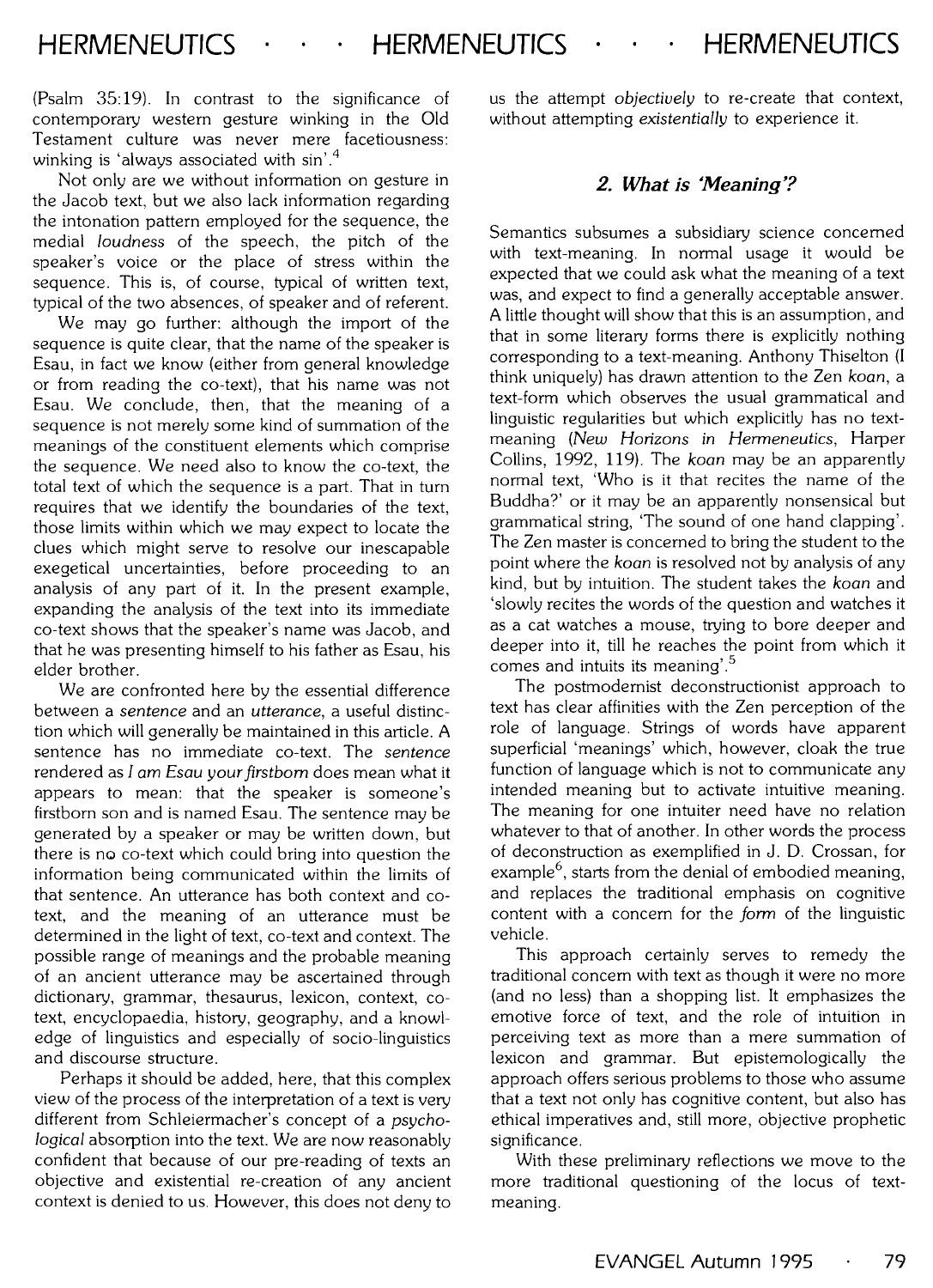## *3. Where Does 'Meaning• Come From?*

Among linguists there continues to be debate on the question of the locus of meaning in a text. There are broadly three options: that meaning lies in the text alone, that meaning lies in the intention of the author of the text, or that meaning lies in the reader of the text. It is intuitively apparent that there is a measure of truth in all three possibilities, and that alone is sufficient to warn us against any uncritical and exclusive adoption of one or another of them. We consider each of these in turn, and then draw some conclusions.

#### 3.1 The Objective Text

The text is, of course, the objective reality, whether it is a written text or a spoken text. *This* is what was said or written. However, when the phrase *objective reality* is used it applies solely and exclusively to the sounds used or the symbols written, and not at all to whatever *meaning or intention* might be supposed to lie behind the sounds or the symbols. Meaning and intention are always subjectively derived from objective text. It then appears that in using a term such as *objective* to describe any aspect of a text we must disassociate it from the human interpretive sequence. But it is then arguable that we do not have a text at all, nor any communication. We have only a set of written symbols with no receiver to decode them. However, for the present we may assume, with a mental note of caution, that a written text consists of a set of coded symbols and exists unchallenged as such. Is such a text of itself susceptible to interpretation as having a single, agreed and identifiable meaning?

If the text includes the utterance, *I am Esau your first-bam,* it must certainly be distinguished from a nearby utterance, *Who are you, my son?* But since we have already seen that the meaning of the utterance, I *am Esau your first-bam,* is significantly different from its apparent meaning it is clear that reference to an utterance is isolation will not in all cases lead to a correct understanding of its meaning. Indeed the situation is sometimes made complex by the rhetorical device of ambiguity. Modern Amharic, and before it classical Ethiopic, developed an entire literary genre known as sem *inna werq,* 'wax and gold', in which each word, each phrase, each sequence might be seen either as (relatively value-less) wax, an external dressing, or as significant (but indelicate or potentially politically compromising) gold, the concealed essence of word, phrase, sequence. <sup>7</sup>

This at once raises a further point still vigorously debated by linguists: is there such a thing as *the correct meaning* of a text? Granted that we must accept that some supposed interpretations of a text are simply crass or obtuse is it possible to assert that there is a uniquely correct meaning to be assigned to it?

Traditionally literary scholars have debated the *meanings* of their texts, separating out the 'scientific', or 'standard' or 'normal' use of language from the 'poetic' or 'emotive' use of language, classifying the poetic forms and developing principles for their interpretation, and assuming that texts using 'normal' language are in no need of such interpretive tools.<sup>8</sup> But the very concept of 'scientific' or 'normal' or even 'normative' language must be challenged, firstly because there is no taxonomy that can delimit the normal, but secondly because the category 'poetry' does not represent a boundaried class. All language, written or spoken, has a context and that context always involves individual speakers and every speaker's use of language is idiosyncratic, always consisting of an undefined and unknowable mixture of denotation and connotation. In other words all language may be represented as a poetical or rhetorical continuum with every particular expression of language having a place somewhere along the continuum.

#### 3.2 Authorial Intention

If, surrendering the concept of the autonomy of the objective text, we locate meaning in the intention of the author, we are confronted by a different set of problems. Perhaps the most obvious of these, in the case of biblical text, is the fact that the authors are long since dead, and their intentions are usually not available to us (but cf Luke 1:1-4, John 20:31, 1 John 2:2).

Secondly we have the problem of linguistic competence to face. The readily demonstrable fact is that we may, because of linguistic in competence, both say and write not merely what we do not intend, but the very opposite of what we intend. Lessing's slip has become the classic example, in which Emilia's mother is made to say 'My God! If your father knew that! How angry he was already to learn that the prince had seen you *not without displeasure.* ' 9 The co-text makes it perfectly clear that what was *intended* was that the prince had seen Emilia and been pleased by her, but a vigorous litotes has defeated the linguistic competence of the author. The celebrated problem posed by 1 Cor. 14:22 may have a similar explanation: 'Thus tongues are a sign not for believers but for unbelievers, while prophecy is not for unbelievers but for believers.' The immediate co-text, however, states unequivocally that the unbeliever hearing tongues would think the speakers mad, but that unbelievers hearing prophecy would be convicted and would be led to worship God. There are too many negatives in the crucial statement, and J. B. Phillips in his paraphrase supplies what he considers to be the *discourse meaning* of the text, that glossolalia provides *a sign* for believers and prophecy *a sign* for unbelievers. <sup>10</sup>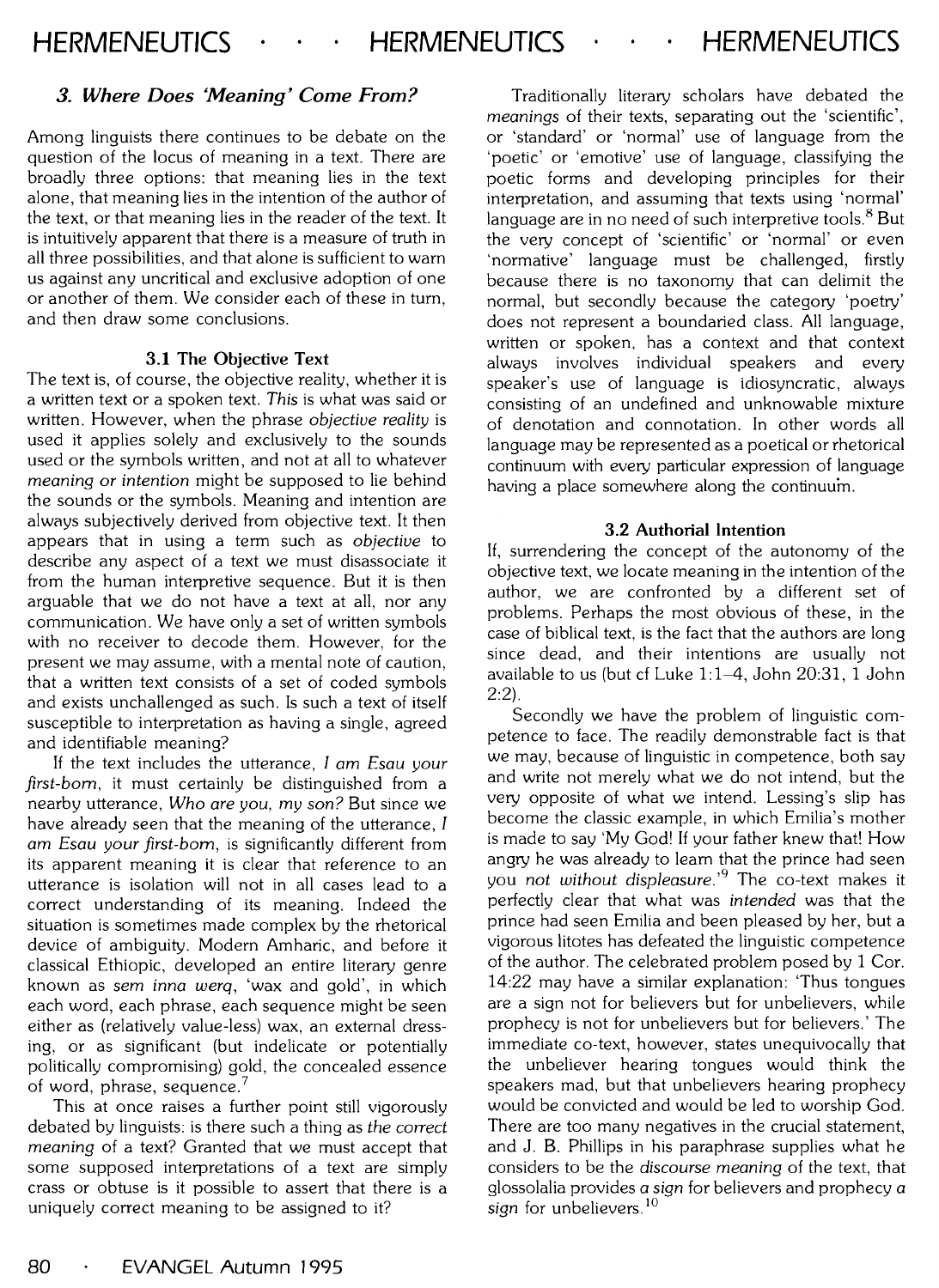#### **3.3 Reader-Response<sup>11</sup>**

Consider the narrative relating to Mephibosheth in 2 Samuel 9-19. The story is part of the longer Court Narrative of David and Saul. Saul has died and David asks: 'Is there still anyone left of the house of Saul, that I may show him kindness for Jonathan's sake?' (9:1). By the end of the chapter Mephibosheth has been found, and is established at David's court: 'He ate always at the king's table.' In chapter fifteen David is forced to flee from Jerusalem because of a *coup*  mounted by Absalom. He is met by Ziba, the servant of Mephibosheth, who tells David that Mephibosheth has elected to stay in Jerusalem, hoping that the revolt would mean the restoration of the kingdom to Saul's successors. David apparently believes him and rewards Ziba with the grant of all Mephibosheth's lands, though we note that the reward is in one sense pointless: Ziba cannot have the lands unless and until David returns safely to Jerusalem. In chapter nineteen David returns to Jerusalem: the revolt is over. Mephibosheth meets him: we now are told that since David left Jerusalem he had demonstrated his loyalty to David: he had not cared either for his person or his clothes. Ziba, he insists, had deceived him. David now decides that Mephibosheth's lands should be equally shared between the two men.

So much for the text. But how is it to be understood? What does it mean? A multitude of questions have to be considered: Was Mephibosheth being honoured, or merely put into protective custody when David brought him to Jerusalem? Did Mephibosheth understand the situation? Why did he remain in Jerusalem rather than accompany David? Had he accompanied David, surely his lameness would have been a hindrance, possibly a fatal hindrance, to David? As a fellow fugitive would he, in fact, have been more of a threat to David than as a potential rival in Jerusalem? Did Ziba tell the truth, half of the truth, a total lie? Did David believe him ... after all David sequestered Mephibosheth's land? During David's absence had Mephibosheth really neglected himself as the narrative says, or was this a quickly adopted subterfuge to allow him to escape from a dangerous situation? Whom did David believe? Why did he divide the land between them: was it to save face after his earlier unjust decision? Was it because he really didn't know whom to believe?

Throughout the story we are given no clue at all as to the characters of Ziba or Mephibosheth. The reader today might well be inclined to take the side of the old man Mephibosheth, to see him as a man of integrity, his infirmity exploited by Ziba, and so to assign to Ziba a sneaking, sycophantic, grasping role. But there is no more evidence in support of the one view than of the other. In other words, even given an *objective* text the reader must *subjectively* interrogate for its meaning, at each point in the development of the story modifying any views previously held and projecting forwards to anticipated future developments. No reader who has read as far as chapter 15 could fail to anticipate a further encounter between the three protagonists, David, Ziba, and Mephibosheth, and yet for the modern reader there is nothing in the *objective* text to announce such a development. We have inevitably projected ourselves into the text to find a meaning.

Jacques Derrida's celebrated statement that a text has no meaning represents the extreme expression of anti-foundational theory. Defending his own fiercely held but perhaps less extreme anti-foundationalist position, Stanley Fish insists that its essence

is not that there are no foundations, but whatever foundations there are (and there are always some) have been established by persuasion, that is, in the course of argument and counter-argument on the basis of examples and evidence that are themselves cultural and contextual. $^{12}$ 

In other words, any conclusions we may draw with respect to the Mephibosheth narratives will be consensus conclusions, not conclusions forced upon us by the text, and the consensus will be determined by cultural factors and by the context within which the consensus is reached. For example, we are likely to be influenced by the opinions of our peers.

To take an immediately relevant example, it has been a commonplace of New Testament scholarship to assign late dates to most of the books of the New Testament and to question their traditional authorship. In 1976 John Robinson published *Redating the New Testament* (SCM), in which he dated the whole of the New Testament before AD70, and to drive home the lesson appended a letter from no less a scholar than C. **H.** Dodd affirming:

You are certainly justified in questioning the whole structure of the accepted 'critical' chronology of the NT writings, which avoids putting anything earlier than 70, so that none of them are available for anything like first-generation testimony. I should agree with you that much of this late dating is quite arbitrary, even wanton, the off-spring not of any argument that can be presented, but rather of the critic's prejudice that if he appears to assent to the traditional position of the early church he will be thought no better than a stick-in-the-mud. The whole business is due for radical re-examination. (p. 360)

Contemporary scholarship has yet to come to terms either with John Robinson, whose views could be dismissed, or with C. H. Dodd, whose views could not. The point is, however, that the interpretation of text is not in fact determined by an objective text alone, nor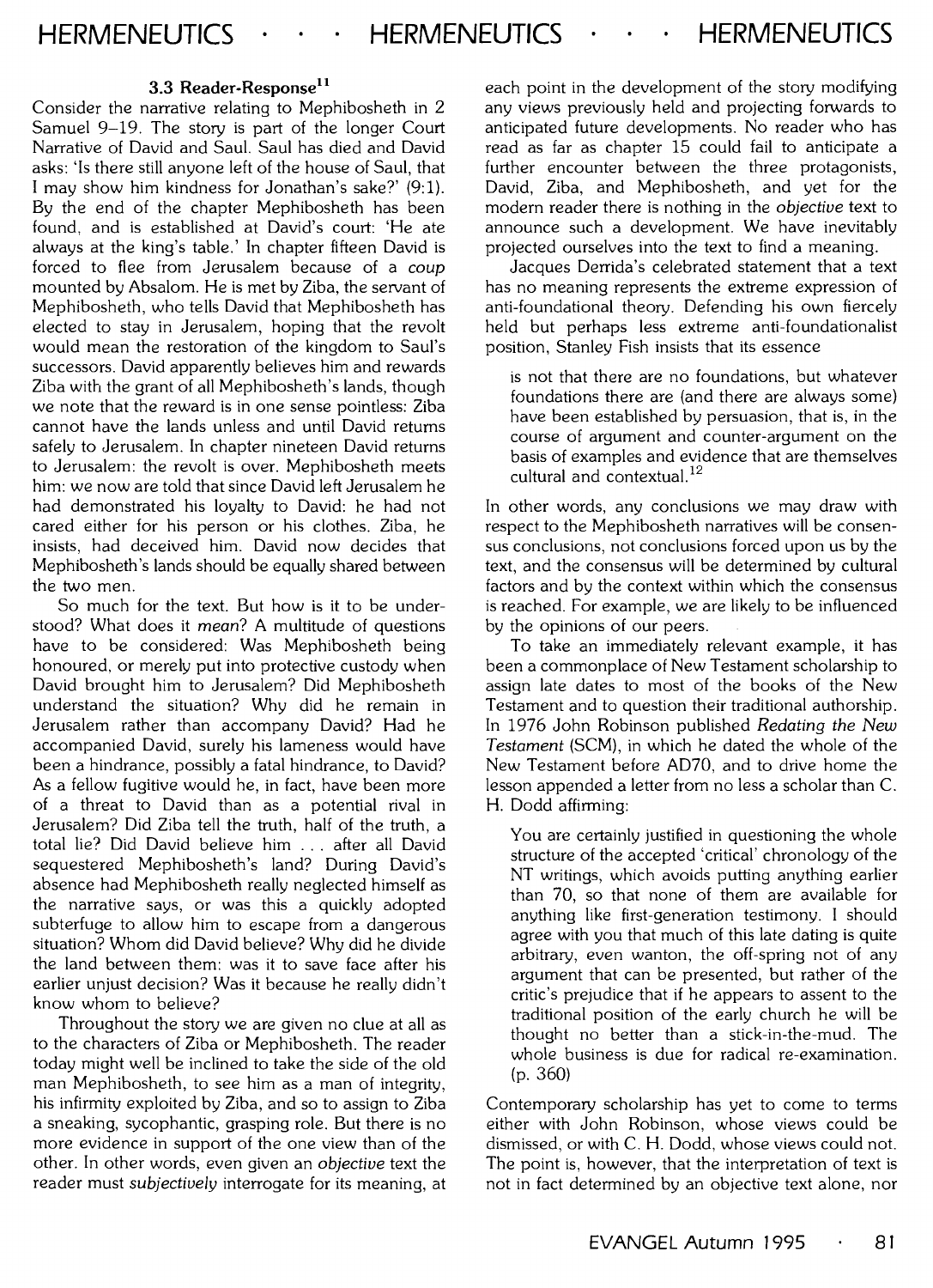by author intention alone or with text, co-text and context, but by all of this moderated through the subjectivity of the reader and the reader's culture and context.

### *4. Conclusion: Discourse Meaning*

With the debate among the linguists unresolved we must still come to some conclusions about the locus of meaning in biblical text. First of all it seems that the distinction between *meaning* and a multiplicity of *significances* is still valuable. Behind the text stands an author, an editor, a redactor, with some intention lying behind the production of the text. We have no access to that intention, although an understanding of contemporary and cognate languages and cultures, of related texts, of grammar, syntax, lexicography, and possibly some knowledge of the author might at least indicate what the intention was *not,* and might even indicate what it most probably *was.* 

It seems to me that the clear overtones of a humanistic nihilism apparent in the more radical forms of Reader-Response theory are to be resisted. They appear to be designed not so much to explain texts as to dissolve significant meaning and to enthrone relativity in the person of the reader. Thiselton quotes Paul Ricoeur who insisted:

Writing renders the text autonomous with respect to the intention of the author. What the text *signifies*  no longer co-incides with what the author meant.  $13$ 

The difficulty here is firstly that Ricoeur does not, in fact, distinguish between meaning and significance *(meaning* as the original intention of the author, *significance* as the significance for the contemporary reader), so that he asserts a distinction between authorial intention and *meaning,* and secondly he appears to assert that the meaning intended by an author is *necessarily* different from the meaning perceived by the reader. That the intention of an author *might* not be perceived by a reader is admitted; to suggest that it *cannot* be perceived by a reader is simply perverse.

A *text* is *a communicative occurrence which meets*  seven standards of textuality<sup>14</sup> and of these seven standards the first three have particular importance: they are grammatical and syntactical cohesion, semantic coherence, and intentionality. That is to say, an author produces a communicative text consisting of related strings across which there are certain constants (proforms having identifiable antecedents, for example) and with the meanings of the strings related so as to produce a topic or theme or thematic net. The reader seeks to identify the discourse *meaning* of the text.

The term discourse *meaning* is particularly import-

ant. On the one hand we seek to avoid the notion of the semantic autonomy of the text. A text cannot carry *any* meaning, but it does carry a meaning *intended* by the original speaker or author, related to the context within which it was generated and the co-text of which it is a part. On the other hand we avoid also the complete relativity of meaning inevitable when meaning is no more than that meaning perceived by the reader, however much that meaning might appear to others to be inimical to the objective text. In approaching a text, then, we are searching first for the *discourse meaning* and not for the *significance* of the text for us. It is certainly true that in some instances we may be for ever unsure of what the intended meaning was, and may have to admit to the possibility of several distinct meanings. But again it must be emphasized that the range of possible meanings is not infinite: Uriah was *dead,* not attending a banquet in Jerusalem.

The issue of the locus of meaning is particularly important in the case of biblical text. Rightly or wrongly biblical text, along with other sacred texts and most didactic and historical material, is perceived as having an external, forensic, hortatory role in relation to the reader. It is expected that the text will challenge assumptions, mores, expectations, value systems by placing them alongside an alternative system. If the relativization of Reader Response theory is accepted then, as Thiselton has pointed out:

the text can never transform us and correct us *'from outside'.* There can be no prophetic address 'from beyond'. This may still leave room for a measure of *creativity and* surprise in *literary* reading. For *in such cases it does not profoundly matter whether it*  is *ultimately the self* who brings about its own creative discoveries. But in the case of many biblical texts, theological truth claims constitute more than triggers to set self-discovery in motion (even if they are not less than this). If such concepts as 'grace' or 'revelation' have any currency, texts of this kind speak *not from the self,* but *from beyond the self.* <sup>15</sup>

#### *Footnotes*

**1.** The sociolinguist **H.** P. Grice would insist that text originates not in a *mind* but in a *person,* reacting against the concept of a psychological other. It seems to me that we have here a distinction without a difference.

2. See Anthony C. Thiselton, *New* Horizons *in Hermeneutics,* Harper-Collins, 1992, 83.

3. Any native speaker of English could create an appropriate context for the utterance 'Let me make you a nice cup of tea.'

4. See art. 'Winking' in *International Bible Encyclo-*